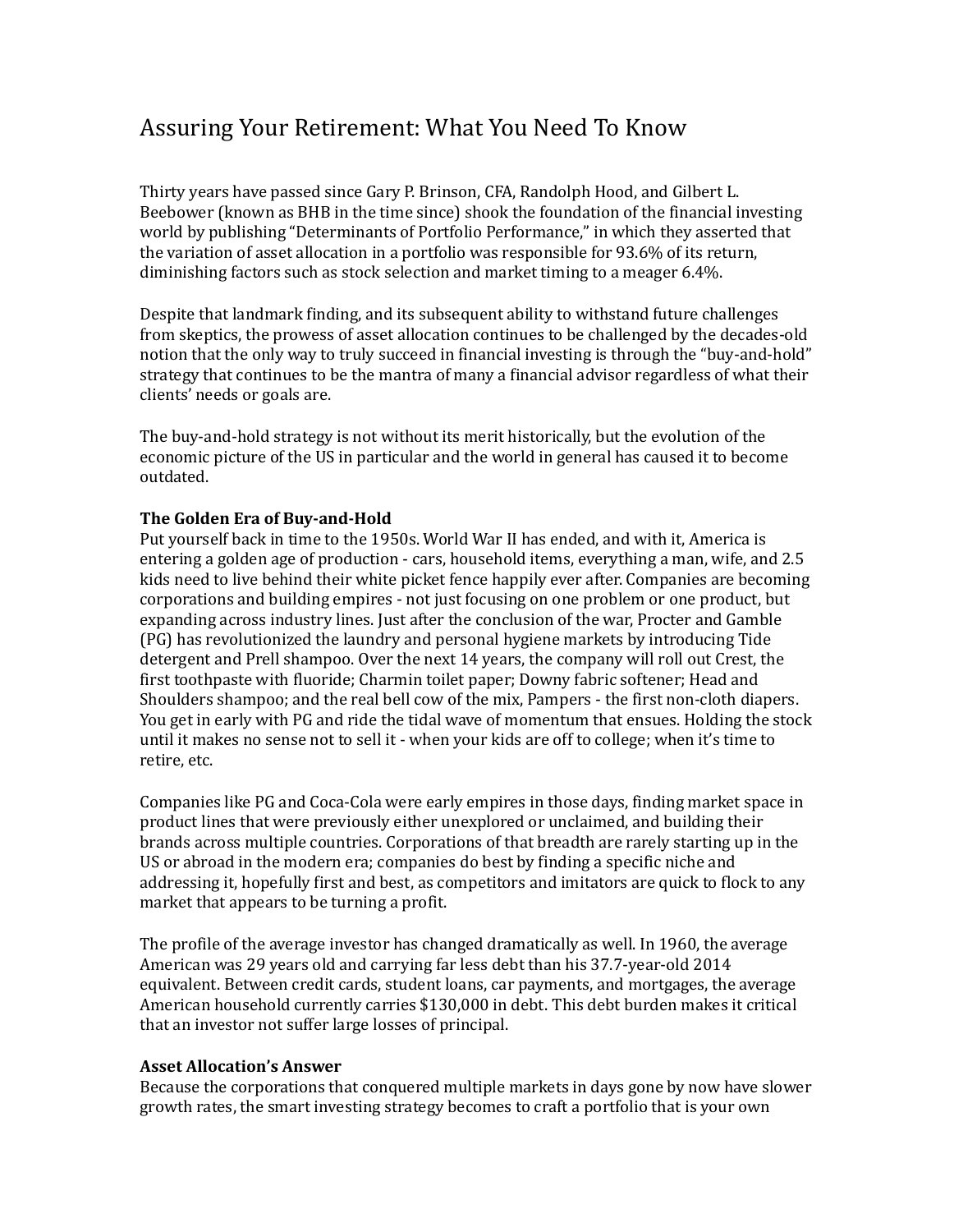personal multi-pronged corporation. Mixing exchange traded funds (ETFs) and other financial resources across multiple industries, types of commodities, etc. gives you the freedom to be aggressive with some investments, conservative with others, and perhaps most importantly, avoid putting all of your proverbial eggs in one basket by largely eliminating single-stock risk. The financial world has changed irrevocably with the onslaught of digital technology, making investing a real-time, international affair. A carefully selected portfolio allows you to balance knowns with unknowns, domestic with international, tech sectors with established products, etc. This balance requires active participation by a trusted advisor, which is by definition the polar opposite of buy-and-hold, known the world over as a passive investment strategy.

### **The Modern-Day Flaws of Buy-and-Hold**

Proponents of the buy-and-hold strategy will often point to its past success, which is undeniable, but also immensely short-sighted. Predicting future success based on past performance is the kind of blind logic that caused the NASDAQ, dot-com, real estate, and credit bubbles of the past 20+ years. There's no doubt that many markets move in cyclical patterns, but economics themselves have clearly evolved past the point of new start-up, multi-industry corporations that can be relied upon to stand the test of time and make sound, long-term investments.

Even the modern-day tech giants cannot be relied upon for steady growth. Consider the case of Cisco Systems (CSCO), known the world over as the 'plumbing of the Internet.' In 2000, CSCO was humming along at \$81.75/share at the peak of the dotcom bubble. A little more than two years later, it had imploded, falling to \$8.12 a share in October of 2002.

Buy-and-hold investors could have easily decided to stick it out, reasonably predicting that the Internet was a fixture of the present and future worlds, and that statement was correct, but CSCO has never even sniffed that high-water mark again. Sixteen years after its peak, it's trading at \$28/share.

That sort of behavior is a staple of the S&P 500, which is where most buy-and-hold strategies come from. Bear markets, categorized by periods where the S&P 500 falls by at least 20% in value, occurred 15 times in the 80-year span between the crash of 1929 and the Great Recession of the last decade.

On average, it has taken the market 3.9 years to return to a break-even position, which means a buy-and-hold investor is not losing just money, but time, the true irreplaceable commodity. What's worse is that there is another bear market an average of every five years after the last, meaning the theoretical buy-and-hold investor would have about a year to start building up earnings following one recovery period before plunging down into another valley.

There are some investors out there who believe that they have "good stocks" and their strategy should be to simply "grit their teeth" and they'll be able to hold on and survive through a bear market. Unfortunately, the odds are decidedly against that idea; statistics show that in a bear market, just 3-6% of equities are able to swim upstream against the current. In other words, if you're feeling really lucky, go ahead, but it's not a smart bet.

Andrew Lo, director of MIT's Laboratory for Financial Engineering, put it as bluntly as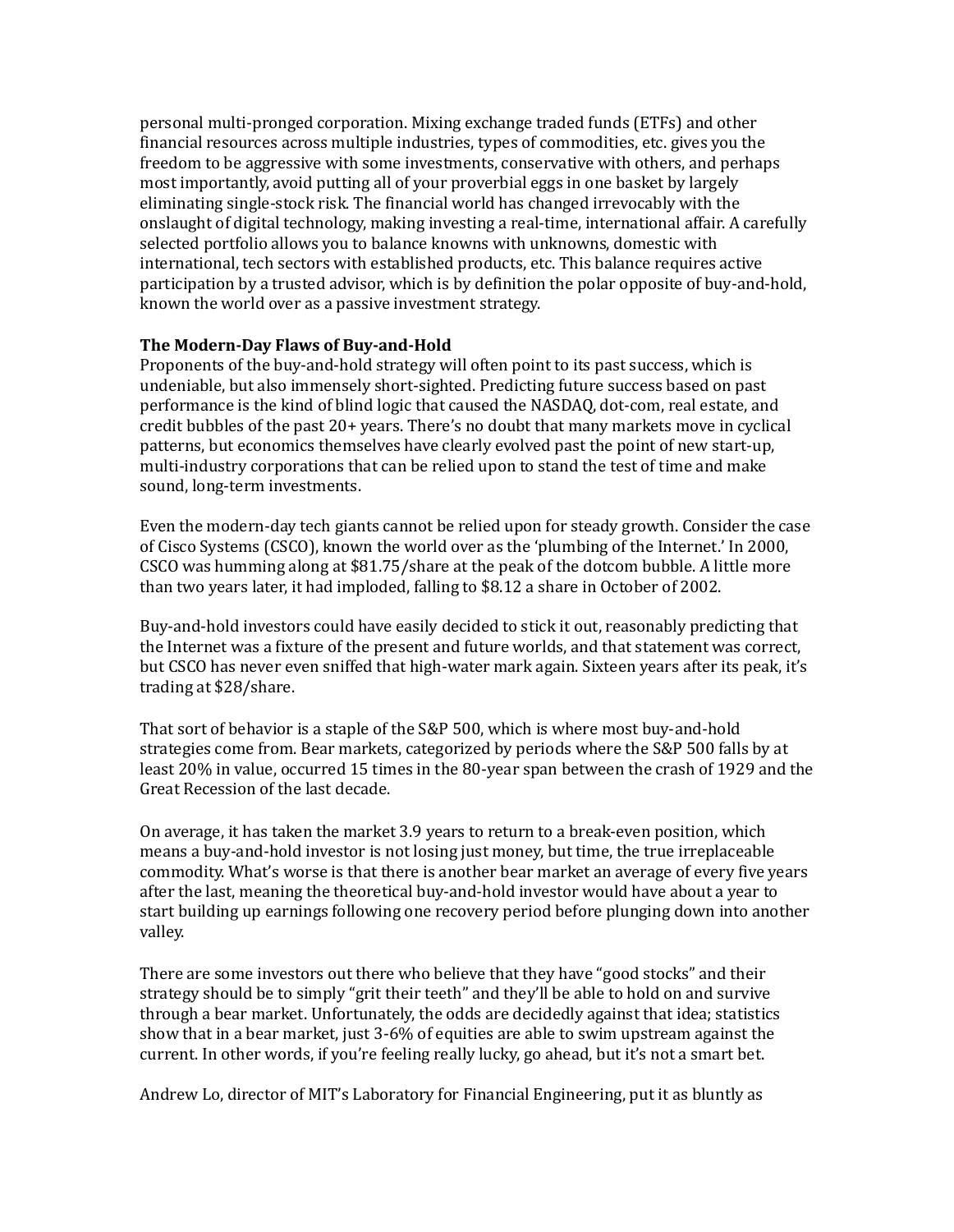possible in a *Money Magazine* interview:

"Buy and hold doesn't work anymore. The volatility is too significant. Almost any asset can suddenly become much more risky. Buying into a mutual fund and holding it for 10 years is no longer going to deliver the same kind of expected return that we saw over the course of the last seven decades, simply because of the nature of financial markets and how complex it's gotten."

Lo isn't the only leading economist preaching the unreliability of stocks, either. Yale University's Dr. Robert Shiller, creator of the cyclically adjusted price-to-earnings (CAPE) ratio, warns of diminished returns in the next decade, based on prices divided by 10-year average earnings.

Warning of retracements for the Dow Jones and S&P 500 of as much as 30 percent, Shiller said, ""Nobody can really forecast the market accurately. But I think this is a risky time." The uncertainty does not just stop at the edge of the United States' borders, either. Macroeconomic conditions the world over make the buy-and-hold policy a risky one.

According to the World Bank, global growth continues to head in the wrong direction. "More than 40 percent of the world's poor live in the developing countries where growth slowed in 2015," said World Bank Group President Jim Yong Kim.

A lack of steady growth and fractures in countries whose economies have been traditionally strong makes any sort of long-term investing risky at best. A weakened US economy has ramifications all over the world because of its many trade partners and allies.

China has grown at a breath-taking clip (although that is starting to weaken) and with that growth is accumulating its own massive amounts of debt. No country in world history with a debt build-up as large and rapid as China's has ever experienced a soft landing. The country is already seeing signs of growing pains as its rural and urban populations veer in different directions with different wants and needs. China also holds 7.2% of the current US debt, the most of any foreign country.

While the 28-country European Union (EU) is ostensibly powerful due to the idea of strength in numbers, the EU is only as strong as its weakest link, in this case the debt crisis that has plagued it since 2009 due to the inability of Greece, Cyprus, Portugal, Spain, and Ireland to pay off debts or refinance them without the assistance of third parties. The debt crisis is a three-prong problem, consisting of debt, deflation, and demographics. Greece and Spain have been the most odious of the offenders, with Greece's debt reaching 179% of its GDP in 2014, while Spain's total debts have passed the  $\epsilon$ 1 trillion-mark.

Even in markets like oil where long-term demand is all but guaranteed, the possibility of upheaval and massive fluctuations is a risk, as was seen in the so-called Arab Spring of 2010 as the leaders of Egypt, Libya, Tunisia, and Yemen, were all ousted, and sweeping changes and reform were demanded in countless other Middle Eastern countries that are part of the oil supply complex. Oil is a precious commodity, but also a fickle one. The price of one barrel of oil was \$110 in 2014, then plunged to \$26 in 2016. In addition to death and damage to property and infrastructure, the Arab Spring was followed by an 'Arab Winter' that saw the Arab League suffer considerable economic downturn.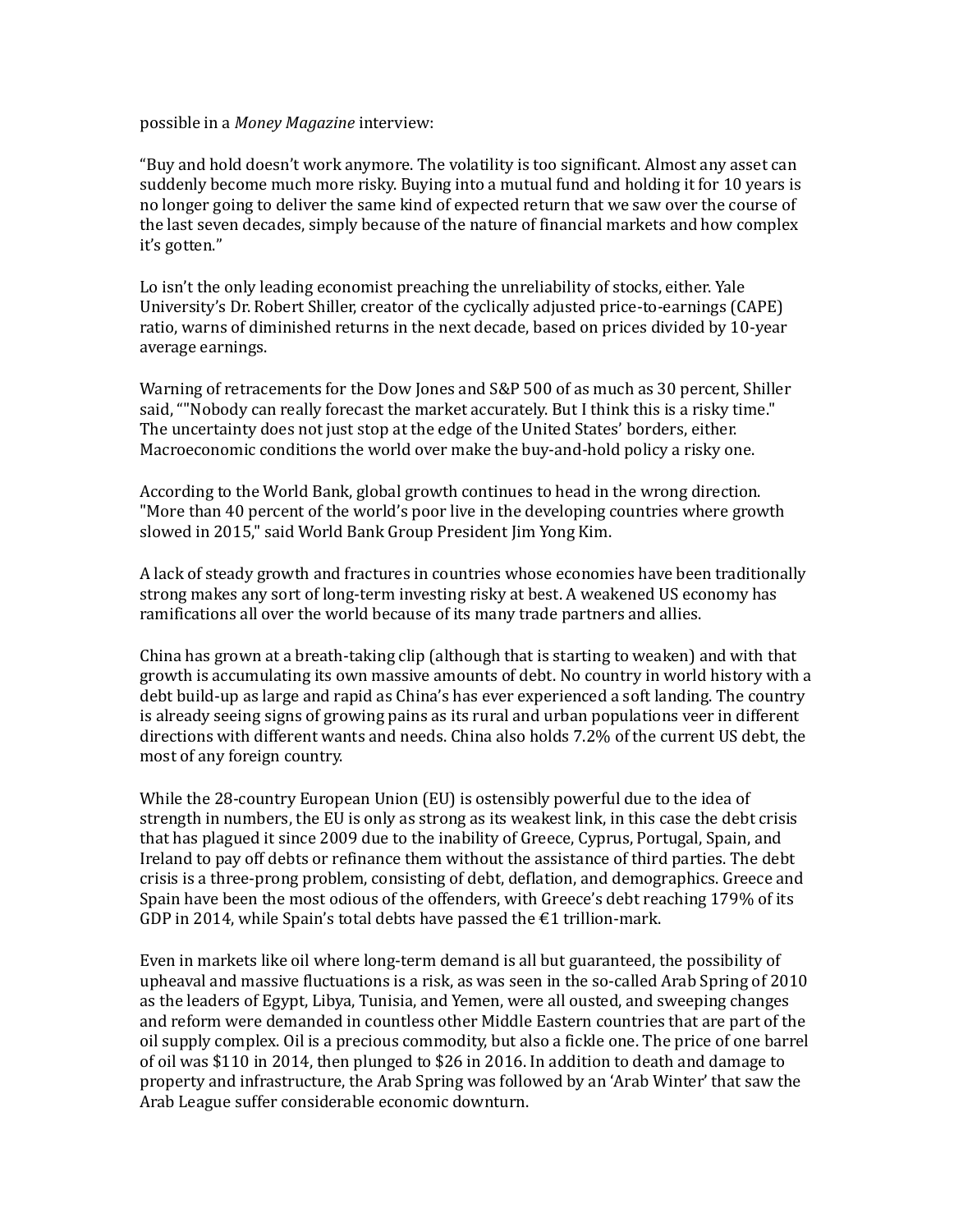Likewise, natural disasters can cripple even the strongest of economies, as has been brutally evidenced in Japan by the combined earthquake and tsunami that caused the catastrophe at the Fukushima Nuclear Plant in 2011. One of the world's largest economies before the incident, and still owning 7.0% of the US' national debt, Japan has been forced to import 90% of its energy needs after the disaster, with an estimate of some \$250-500 billion in economic losses in the time span since, with the potential for even more huge losses ahead, as the reactor and surrounding nuclear storage facilities are still not completely safe and secured. Japan has experienced suboptimal growth ever since 1989 despite a series of governmental stimulus attempts including monetary expansion and negative interest rates.

### **Understanding Asset Allocation**

While asset allocation is the far superior method of investing to buy-and-hold, it is not without its own set of obstacles to avoid, most notably the massive amount of misinformation that surrounds a study that has been part of the financial investing vernacular for three decades.

The BHB study in 1986 took a closer look at the quarterly returns of 91 US pension funds between 1974-1983, and compared those results to a hypothetical fund of indexed investments over that period of time. Their conclusion, as previously stated, was that asset allocation explained 93.6% of variation in a portfolio's quarterly returns.

Brinson, Hood, and Brian D. Singer provided a follow-up five years later, examining the returns between 1977-1987, and found the variance at 91.5%, which for most was iron-clad proof of their original claim. The fact that stock picking was responsible for less than 9% of returns is perhaps one reason for the growing popularity of Exchanged Traded Funds (ETFs).

However, what continues to be lost in the shuffle over the past 30 years, is that asset allocation does not afford its user a return of 93.6% any more than wearing a tuxedo and drinking martinis makes you into James Bond. It does mean that overwhelmingly more than any other factor, the way an investor spreads his money around in key assets determines how successful or unsuccessful he is in the long run.

The simple logic of asset allocation versus buy-and-hold is easy to follow. Buy-and-hold requires a long-term commitment to stocks with the tenuous plan to ride out any and all market fluctuations until an expiration date, at which point the portfolio will be sold. But the variables in that equation are almost too many to count.

What happens if the stocks go into a dive?

What reasons, if any, are acceptable for selling early?

What happens if the market has a crash like it did in 2008-2009, when it's time for you to cash out or need to pay unexpected expenses?

# **Pie Chart Investing**

The prescribed asset allocation strategy from most investment advisors is little better than the buy-and-hold technique, particularly when you consider that it forces you to adhere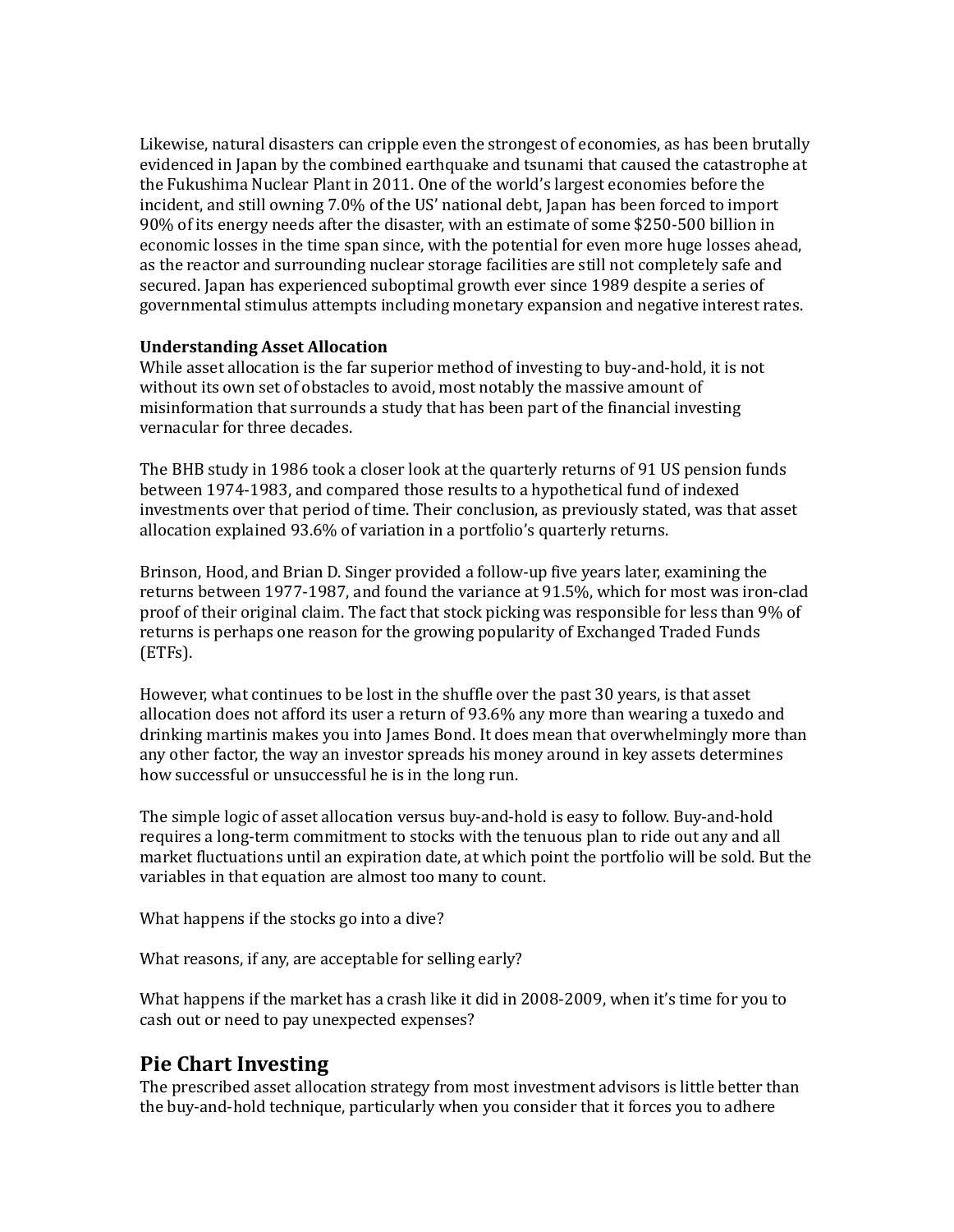strictly to a single theory rather than devise a plan of attack based on current, short-term, and long-term financial conditions. Static asset allocation calls for portfolios of a broadly diversified nature, but insists that you devote certain percentages of your portfolio to certain types of assets, regardless of whether or not those markets are strong, weak, or anywhere in between. The fact of the matter is that this sort of allocation guarantees lower returns. By following this rigid rule, you are forcing yourself to invest in areas that are not your first choice simply because they fall into the given parameters of the pie chart. If you're a fan of the NFL, imagine being the general manager of your favorite team. You know that the SEC produces the most NFL players every year, so you decide to use 60% of your picks on SEC players. But in doing so, you pass up prospects from other conferences who are better overall talent, solely because your draft strategy tells you to. Does that make any sense?

Exactly how your assets are allocated is a plan drawn up by you and a journeyman advisor based on what your goals for your portfolio are as well as other factors like your age. What you get is a mix of short- and long-term investments of different asset classes. This is "pie chart" investing, and simply put, it produces mediocre results in the long term.

# **Risk-Adjusted Asset Allocation**

So if not buy-and-hold and not static asset allocation, what is the answer? The answer is building a better mousetrap, which in the realm of financial investing means knowing your goals and knowing when it's time to get help. A trusted advisor can guide you to invest in the right blend of ETFs based not on a statistical theory, but on the real, hard facts of modern economics and finance. This sort of experience is not always easy to find, as there is an entire legion of advisors out there who do things only by the book because it is the quickest way towards getting their quotas and churning through the highest volume of clients possible. This cookie-cutter approach, generated by Wall Street, appeals to the lowest common denominator when it comes to financial advisors. Do you really want that sort of person in charge of your money? The advisor you seek is one who has the background and experience to make judgement calls on risk, optimal holdings, and indicators of what will happen in the short, medium, and long term.

Your advisor will be able to balance risks and rewards by sector, putting your money into the best ETFs and exit or rotate your cash when conditions such as economic, monetary, or valuation tilt that risk-reward equation to the negative.

A primer of the main factors involved is below, but realize that only a true expert in the field, someone who devotes their waking hours to comprehending the rollercoaster rides and obstacle courses that make up financial investing, can give you the guidance necessary to secure your financial future.

### Points of consideration:

Valuation of Stock: A stock price rising rapidly can have everything to do with its valuation or absolutely nothing. More than a few poor souls have seen their fortunes evaporate as they ride a rocket with no parachute. Valuation refers to the company behind the stock's actual worth in the current economy - usually based on things like the market value of its assets, its capacity for future earnings, how its capital is structured, and what the management team looks like.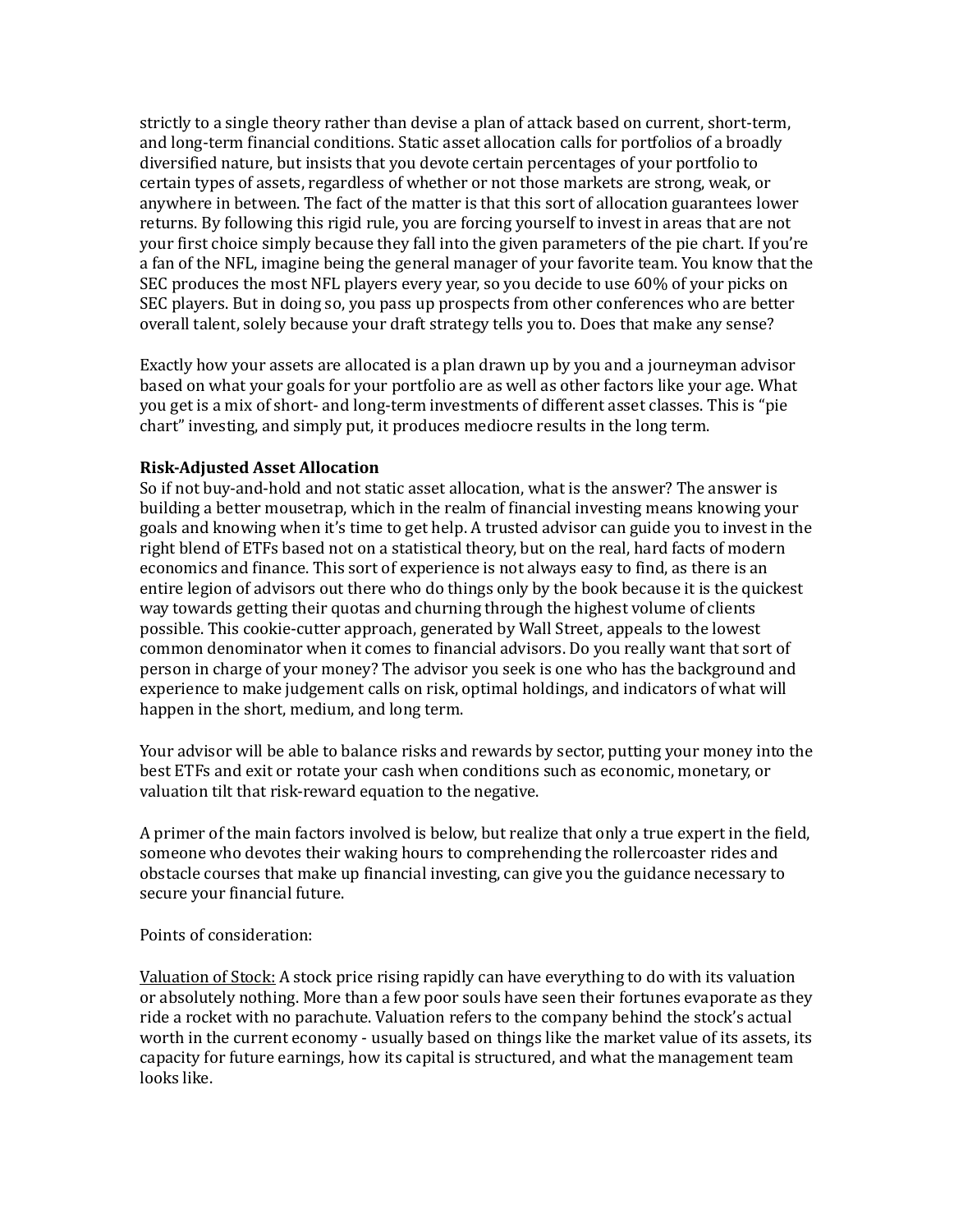Economic Growth Rates: A percentage change based on a country's increase in Gross Domestic Product (GDP) from one year to the next, with inflation adjusted. Comparing a country's growth rate to its international competitors as well as the world as a whole is an excellent starting point. Do the country's demographics support or hinder long-term economic growth?

Debt Structure: The structure of debt for any entity encompasses how its principal and interest payments are scheduled in terms of duration and frequency. The original repayment terms and any additional provisions are included here, as well as how much margin of safety exists for shareholders. Sovereign debt must be evaluated based on the underlying economy's ability to service the load.

State of Interest Rates: A key indicator of the current and future state of the financial world, interest rates directly reflect banks' and other lenders' confidence in the ability of borrowers to pay back loans. They can be tricky to interpret, however, as falling interest rates can actually be a negative deflationary sign. As more central banks move towards negative interest rates (NIRP), the situation becomes dicier.

Investor Sentiment: This is one of the toughest areas to ascertain correctly, as it involves human emotion rather than cold, hard facts and can be completely at loggerheads with the fundamentals of the marketplace. Fortunately, quantitative tools exist to define and measure actionable sentiment extremes. Sentiment is often akin to crowd psychology, which reveals itself with price movement and level of activity for a certain market. Generally speaking, when sentiment is too lopsided, beware of an impending reversal.

Currency Trends: Currency movements are discounting the future and often respond most dramatically to unexpected news, be it political or economic. An understanding of currency trends is critical to tempering risk levels in portfolio construction.

Inflation Trends: Most of us have ingrained in our head that inflation is a bad thing, and while that may be true to us as consumers, the same logic may not hold when we approach inflation trends from an investment standpoint. Central banks try to control inflation and deflation to keep economies running smoothly, a situation that can backfire and create opportunity in real-asset sectors.

Geopolitical Risks: Political changes from election results all the way up to the possibility of military coups and civil conflicts are very much a real factor in how to build and manage an optimal investment portfolio. The longer the timeline on an investment, the larger these can loom as countries are likely to undergo significant change in the longer haul.

True Available Liquidity: True liquidity and credit can be dramatically different. Central banks create credit, whereas liquidity arises from commercial enterprise. If you take out a \$1 million loan, you may be temporarily liquid but nevertheless balance-sheet broke. Governments default on a regular basis, Argentina being one example of such. Financial market declines reduce liquidity and therefore can enter self-reinforcing downward vortexes from time to time.

Central Bank Policies: Like geopolitical trends, these can vary dramatically from country to country. Central banks are in charge of maintaining a country's economy by controlling its